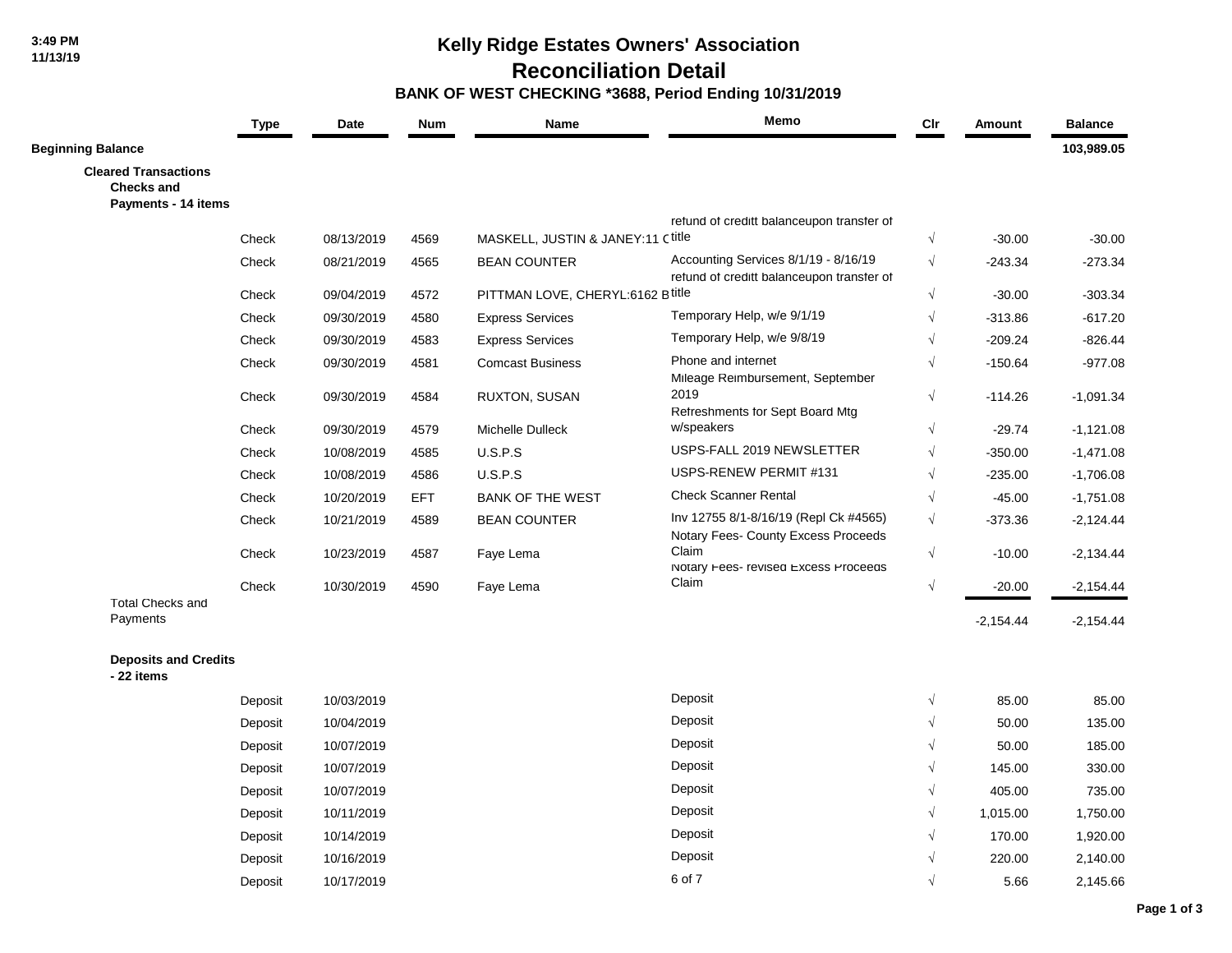## **Kelly Ridge Estates Owners' Association Reconciliation Detail BANK OF WEST CHECKING \*3688, Period Ending 10/31/2019**

|                                                                           | <b>Type</b> | Date       | <b>Num</b> | Name                                            | Memo                                                                       | Clr        | Amount      | <b>Balance</b> |
|---------------------------------------------------------------------------|-------------|------------|------------|-------------------------------------------------|----------------------------------------------------------------------------|------------|-------------|----------------|
|                                                                           | Deposit     | 10/17/2019 |            |                                                 | 2 of 7                                                                     | $\sqrt{ }$ | 30.65       | 2,176.31       |
|                                                                           | Deposit     | 10/17/2019 |            |                                                 | 1 of 7                                                                     |            | 30.65       | 2,206.96       |
|                                                                           | Deposit     | 10/17/2019 |            |                                                 | 5 of 7                                                                     |            | 35.32       | 2,242.28       |
|                                                                           | Deposit     | 10/17/2019 |            |                                                 | 4 of 7                                                                     |            | 35.64       | 2,277.92       |
|                                                                           | Deposit     | 10/17/2019 |            |                                                 | 7 of 7                                                                     |            | 41.31       | 2,319.23       |
|                                                                           | Deposit     | 10/17/2019 |            |                                                 | 3 of 7                                                                     |            | 326.39      | 2,645.62       |
|                                                                           | Deposit     | 10/21/2019 |            |                                                 | Deposit                                                                    |            | 150.00      | 2,795.62       |
|                                                                           | Deposit     | 10/21/2019 |            |                                                 | Deposit                                                                    |            | 395.00      | 3,190.62       |
|                                                                           | Deposit     | 10/22/2019 |            |                                                 | Deposit                                                                    |            | 80.00       | 3,270.62       |
|                                                                           | Deposit     | 10/25/2019 |            |                                                 | Deposit                                                                    |            | 40.64       | 3,311.26       |
|                                                                           | Deposit     | 10/25/2019 |            |                                                 | Deposit                                                                    |            | 255.00      | 3,566.26       |
|                                                                           | Deposit     | 10/26/2019 |            |                                                 | Deposit                                                                    | $\sqrt{ }$ | 66.29       | 3,632.55       |
|                                                                           | Deposit     | 10/30/2019 |            |                                                 | Deposit                                                                    | $\sqrt{ }$ | 40.00       | 3,672.55       |
| I otal Deposits and<br>Credits                                            |             |            |            |                                                 |                                                                            |            | 3,672.55    | 3,672.55       |
| <b>Total Cleared Transactions</b>                                         |             |            |            |                                                 |                                                                            |            | 1,518.11    | 1,518.11       |
| <b>Cleared Balance</b>                                                    |             |            |            |                                                 |                                                                            |            | 1,518.11    | 105,507.16     |
|                                                                           |             |            |            |                                                 |                                                                            |            |             |                |
| <b>Uncleared Transactions</b><br><b>Checks and</b><br>Payments - 10 items |             |            |            |                                                 |                                                                            |            |             |                |
|                                                                           | Check       | 10/31/2018 | 4593       | <b>Comcast Business</b>                         | Phone and Internet                                                         |            | $-150.65$   | $-150.65$      |
|                                                                           | Check       | 09/30/2019 | 4582       | <b>JOHN STARR</b>                               | Office Rent & Utilities_October 2019                                       |            | $-489.18$   | $-639.83$      |
|                                                                           | Check       | 10/30/2019 | 4591       | <b>JOHN STARR</b>                               | Office Rent & Utilities_Nov 2019<br>Inv 2005 Property rent & workers, Fall |            | $-456.15$   | $-1,095.98$    |
|                                                                           | Check       | 10/31/2019 | 4596       | <b>Helping Hands</b>                            | CleanUp                                                                    |            | $-1,200.00$ | $-2,295.98$    |
|                                                                           | Check       | 10/31/2019 | 4595       | Sal Rodriguez Landscaping                       | Inv 32433_Group 6 (weed abatement)                                         |            | $-440.00$   | $-2,735.98$    |
|                                                                           | Check       | 10/31/2019 | 4592       | BUTTE COUNTY RECORDERS C Liens Released Expense |                                                                            |            | $-388.00$   | $-3,123.98$    |
|                                                                           | Check       | 10/31/2019 | 4594       | <b>BEAN COUNTER</b>                             | Inv 12808 9/26-10/18/19                                                    |            | $-245.43$   | $-3,369.41$    |
|                                                                           | Check       | 10/31/2019 | 4599       | Michelle Dulleck                                | Lunch for workers, Fall CleanUp                                            |            | $-152.44$   | $-3,521.85$    |

Check 10/31/2019 4598 RUXTON, SUSAN Mileage reimbursement\_October 2019 -99.76 -3.621.61

Check 10/31/2019 T4597 OSTRANDER, TONI:5391 TREAS<sup>#4201, 6/2/18</sup> -40.00 -3,661.61

refund of mis-applied payment ck

Total Checks and

Payments -3,661.61 -3,661.61